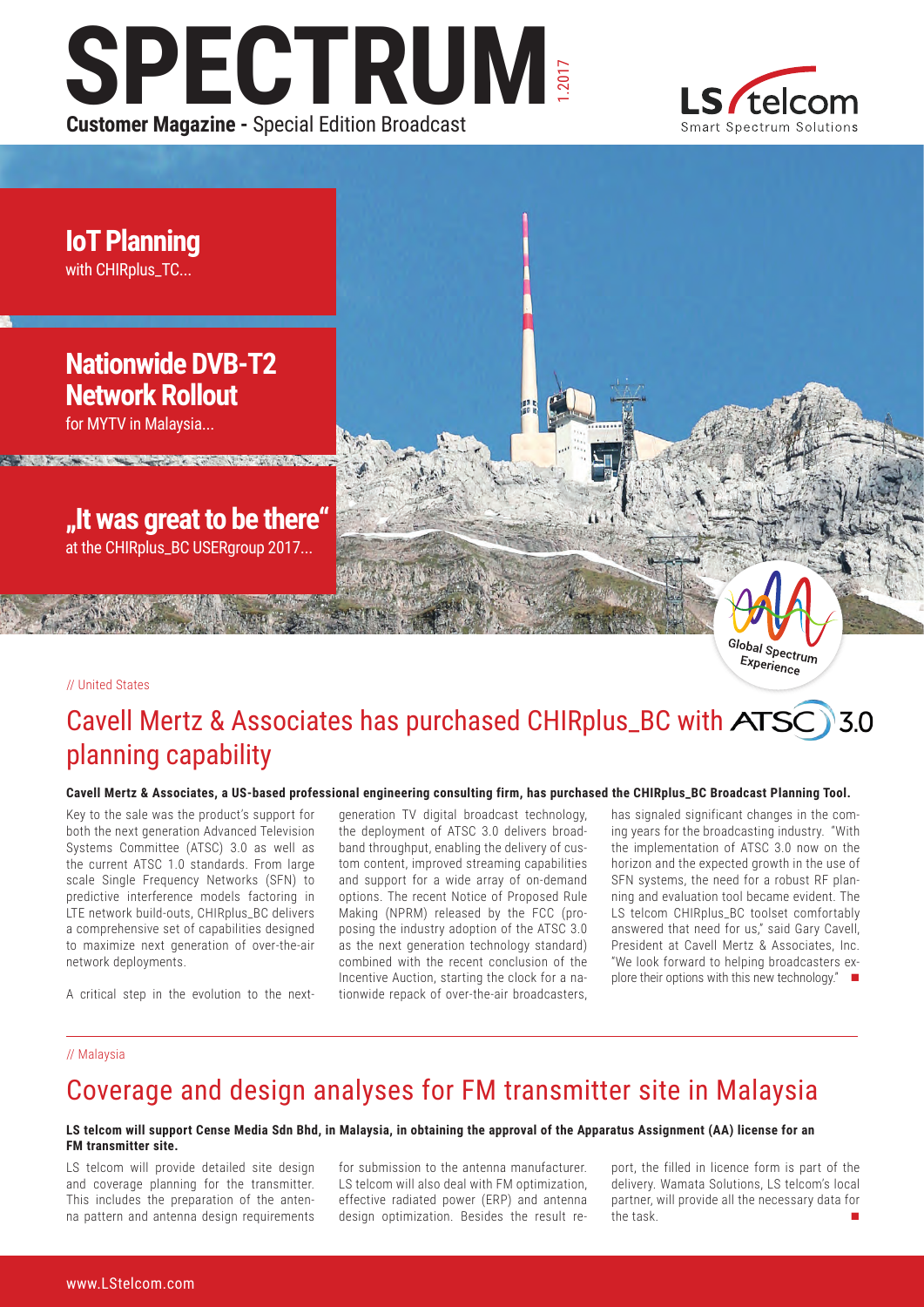## IoT Planning with CHIRplus\_TC

## **The broadcast industry today faces many new challenges.**

One of them is the Internet of Things (IoT), which is based on different network technologies, such as LoRa, Sigfox, NB-IoT. To face these new challenges in the well-known tool environment of LS telcom's planning tool CHIRplus\_TC, new functionality has been added. The new NET module provides the user with accurate planning capabilities for the dimensioning of size and performance of the respective network. The calculation results can be verified through the correlation of imported measurement data, derived from drive tests,

for example. CHIRplus\_TC is known for its userfriendliness and is widely used for the efficient planning of the backbone network of mobile base stations and broadcasting stations.  $\Box$ 

## // Malaysia

# Nationwide DVB-T2 Network Rollout and Implementation for MYTV Broadcasting Sdn Bhd (MYTV) in Malaysia

### LS telcom supports MYTV in network rollout, procurement, site survey and acceptance testing.

MYTV won the tender in 2014 to provide nationwide DVB-T2 services in Malaysia. LS telcom performed the frequency allocation as well as network coverage planning and helped MYTV to prepare the winning tender. The cooperation of LS telcom with MYTV continues through network rollout and network optimization. LS telcom also carries out antenna measurements via unmanned aircraft system to verify and optimize the network.

Pine Pienaar, senior transmission engineer at LS telcom, is working on-site with MYTV and lends his transmission expertise to MYTV for the DVB-T2 network rollout.

He tells us about his tasks and the challenges he meets during the project:

### What are your main responsibilities in the DVB-T2 network rollout at MYTV?

Pine Pienaar: My mission covers the DVB-T2 network rollout from A to Z. Together with my team, I am in charge of ensuring the transmitter sites are prepared in accordance to our specifications, site installation, network procurement, and site surveys for 60 transmitter sites all over the country. We order all the necessary equipment and we are on-site

when the transmitter system equipment is delivered. We make sure that the transmitter, antennas, combiner, feeder cables and patch panels are correctly installed. We are responsible for the development of site acceptance tests (SAT) and site integration tests (SIT) for all transmission sites, and carry out the final test and certification with the regulator so MYTV will receive the necessary Apparatus Assignment. Above all, of course, we make sure that the network is optimized according to the tender requirements.

I am also in charge of capacity building at MYTV and give training to the staff.

## What are the main challenges and difficulties met?

Pine Pienaar: The meticulous planning of the project and the time schedule is critical to the success of the timely installation. For everything to work out smoothly and on time, we had to plan in great detail. The liaison with site owners was very important to define the requirements for the site infrastructure, including electrical installations, cooling and space. We could then create the site layouts with available space and cabin requirements, an important prerequisite, before the delivery and installation of the infrastructure.

Via drone measurements, we were able to detect installation errors on the sites and could verify whether the actual transmission characteristics corresponded to the planned ones.

Another challenge was the huge knowledge transfer, again carried out methodically. The capacity building consists of a well-chosen mix of classroom learning as well as handson practical and on-site training. Part of the capacity transfer were DVB-T2 transmission characteristics, single frequency network (SFN) optimization and bill of quantity (BoQ) control and approval for procurement. Operation and maintenance (O&M) requirements for different types of sites, such as water cooled and air cooled sites, as well as training on transmitter and other network equipment were also on the training agenda.

## What is the outcome of your mission? When will the new system be operational?

Pine Pienaar: MYTV will have a highly modern first-class DVB-T2 network, broadcasting nationwide. The network is designed for three high definition (HD) channels, seven standard definition (SD) channels and five audio channels per transmitter. Together with MYTV we are proud to have realized this project from the winning of the tender through to the golife and actual operation of the network. The MYTV team has acquired all the competencies for the continuous network operation and maintenance. I congratulate the MYTV team on this success.

#### // India

## BECIL acquires CHIRplus\_BC

### **Broadcast Engineering Consultants India Ltd. (BECIL) acquired CHIRplus\_BC for analog and digital broadcast network planning.**

They will also benefit from extensive training on the software. BECIL's mission is to facilitate the growth of broadcasting in India and Asia and the company will apply CHIRplus\_BC in various projects across the region.

Mr. Rajiva Ranjan Prasad, Senior Advisor at BECIL

commented: "We will be using CHIRplus\_BC in our daily work and it will support us in several current and future broadcasting projects. CHIRplus\_BC is a well-known reference and proven software tool suite amongst broadcasters worldwide for the planning and optimization of

broadcast networks. LS telcom has also proven its capacity for innovation with its broadcast antenna measurement service via drones. We are sure that collaborating with LS telcom and sharing their know-how will be very promising for BECIL."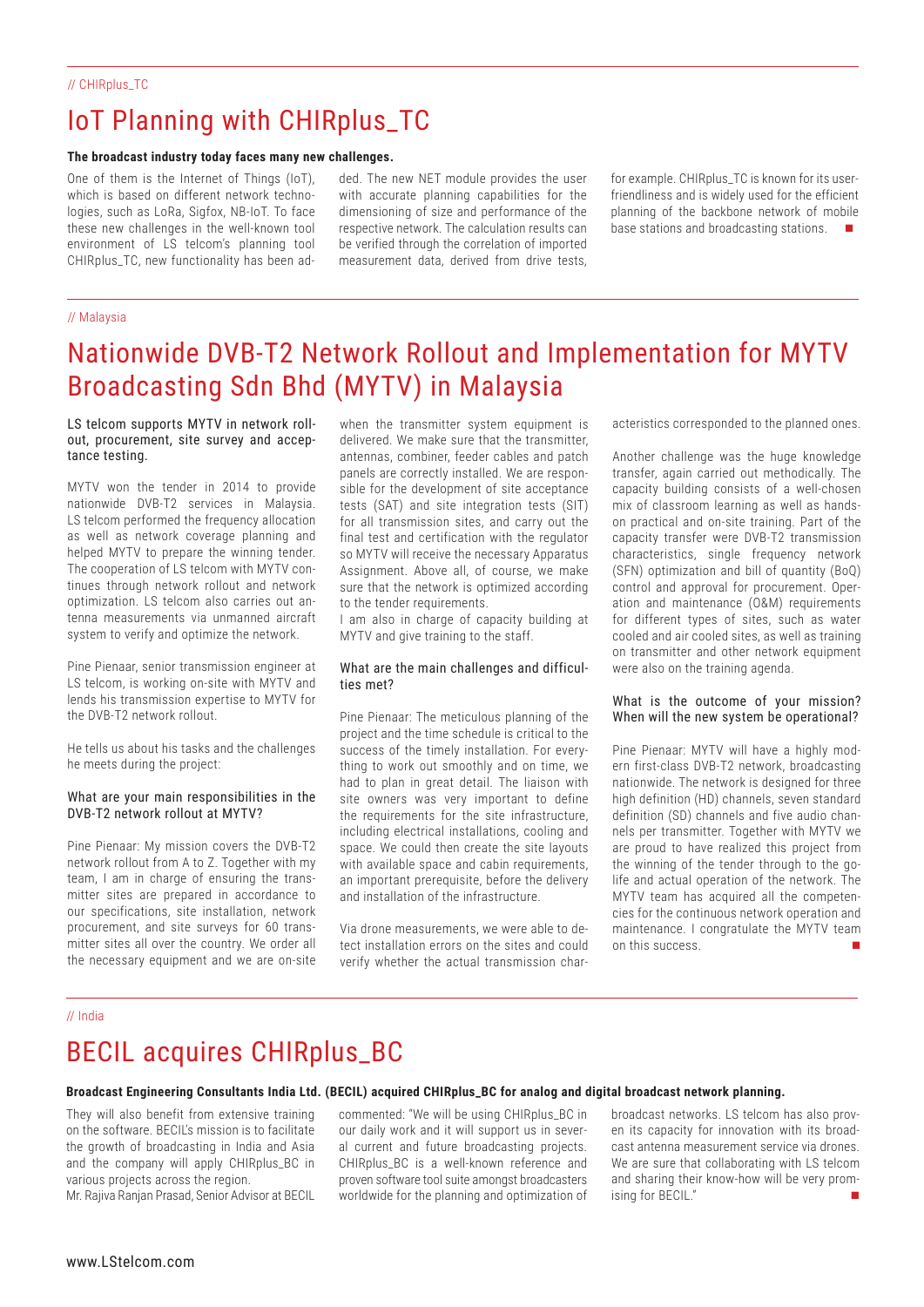## Drone based broadcast measurements really take off!

## **LS telcom's subsidiary Colibrex has recently carried out drone-based broadcast antenna measurements in the USA (Dallas, Texas), Sweden and Malaysia.**

Measurement in Dallas confirms broadband antenna pattern for soon to be repacked station

The Dallas drone based measurements validated both the horizontal and vertical transmission patterns of a newly installed broadband antenna for a local Dallas television station as part of the local network's preparation for the upcoming repack. With the recent completion of the FCC Broadcast Incentive Auction, over nine hundred television stations across the United States are being repacked to new channel assignments.

#### Countrywide drone based measurements for Malaysian Digital TV Operator MYTV

The new Malaysian DVB-T2 broadcast operator MYTV is in the midst of implementing and rolling out their nationwide Digital TV network. As part of the network deployment, MYTV has to install new DVB-T2 transmitter systems all over the country. As most of the new antennas have to be mounted on existing towers, it is even more crucial to verify the transmission characteristics of these new installations. The countrywide drone measurements enabled MYTV to detect installation errors, incorrect antenna configurations and factory faults on the newly installed antennas. MYTV was able to take immediate corrective measures together with the system supplier.

"We are excited to be the first broadcaster in Asia to use Colibrex´s drone based measurement, and the results have been encouraging. Knowing how the antennas perform in their real environment and having the opportunity to immediately engage corrective measures with the system supplier or with the owner of the masts are of great benefit to MYTV. The Colibrex solution led to savings in both costs and time. We are already preparing the measurement of additional sites as we believe we will realize the same positive impact on our budget and time schedules as with the preceding measurements," said Michael Chan, CEO of MYTV.

### For their broadcast antenna measurements Teracom replaces helicopter by drone

Colibrex conducted drone based broadcast antenna measurements for Teracom, one of the Nordic region's leading radio and television operators. The antenna pattern measurements were performed on eleven transmitter

sites, including fourteen antennas. Teracom chose the drone based measurements for their cost-effectiveness, faster performance and quicker results. Teracom also appreciated the fact that the drone can measure antennas on very low masts and on building tops, in areas where the helicopter cannot fly at all.

*Also read the interview with Martin Litnäs, the technical specialist for broadcast antennas at Teracom.*

*http://www.colibrex.com/en/drone-measurements/projects-case-studies/#c14034*

With over eight hundred successful measurements to its credit, LS telcom (through its subsidiary Colibrex) is the global leader in drone based broadcast measurement.



## // Lichtenau

# Annual CHIRplus\_BC USERgroup and Spectrum Summit in Lichtenau/Baden, Germany

## **200 participants from 33 countries attended the 22nd Annual Spectrum Summit to present and discuss the development of 5G, IoT and DTT.**

The Spectrum Summit was preceded by the annual USERgroup, which unites the organizations that use LS telcom's software. This year 27 CHIRplus\_BC users from 19 organizations and 15 countries attended the CHIRplus\_BC USERgroup.

"The annual CHIRplus\_BC USERgroup, which is free to attend for customers using LS telcom's application and service, is an excellent opportunity to exchange tool experience with other users, and learn best practices from each other. For over two decades CHIRplus\_BC has



proven to be a powerful, high-performing and robust software, having incorporated a huge amount of functionality.

During the USERgroup, the users' awareness is raised for applying the many different possibilities and functions built into CHIRplus\_BC. It helps advanced users to deepen their user experience, and new users to discover the variety of functions and possibilities of the tool. Users are encouraged to express their priorities and requirements for new software capabilities and in this way influence future developments of CHIRplus\_BC. LS telcom's support service explains the latest developments made in the previous year, and presents the next release version (including context sensitive help, advanced macro-functionality, new interface to SPECTRAemc, for example). It was great to be there," commented Axel Baier, Department Broadcasting Frequency Management, RTR, Austrian Regulatory Authority for Broadcasting and Telecommunications.

The agenda featured the latest CHIRplus\_BC

functionality. Presented were the improved graphical user interface with better map scrolling, the considerably enhanced macro capabilities, enhanced speed of field strength calculations using new web service technologies, aeronautical radio navigation interference calculation as well as several improvements for Region II/America planning functions.



*CHIRplus\_BC: Aeronautical area calculation results*